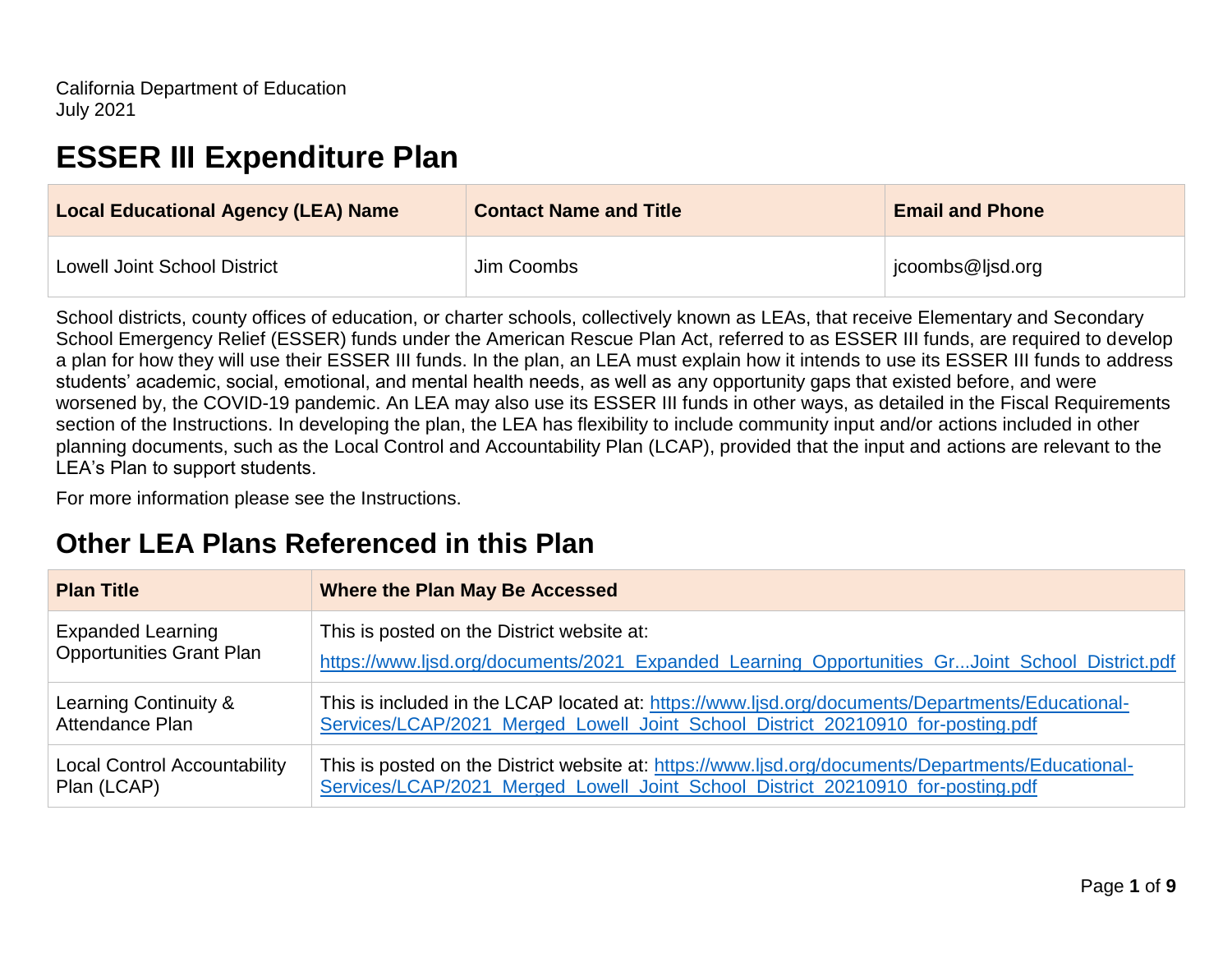# **Summary of Planned ESSER III Expenditures**

Below is a summary of the ESSER III funds received by the LEA and how the LEA intends to expend these funds in support of students.

### **Total ESSER III funds received by the LEA**

\$2,437,852

| <b>Plan Section</b>                                                                      | <b>Total Planned ESSER III</b><br><b>Expenditures</b> |
|------------------------------------------------------------------------------------------|-------------------------------------------------------|
| Strategies for Continuous and Safe In-Person Learning                                    | \$632,852.00                                          |
| Addressing Lost Instructional Time (a minimum of 20 percent of the LEAs ESSER III funds) | \$1,745,000.00                                        |
| Use of Any Remaining Funds                                                               | \$60,000.00                                           |

### **Total ESSER III funds included in this plan**

\$2,437,852

# **Community Engagement**

An LEA's decisions about how to use its ESSER III funds will directly impact the students, families, and the local community. The following is a description of how the LEA meaningfully consulted with its community members in determining the prevention and mitigation strategies, strategies to address the academic impact of lost instructional time, and any other strategies or activities to be implemented by the LEA. In developing the plan, the LEA has flexibility to include input received from community members during the development of other LEA Plans, such as the LCAP, provided that the input is relevant to the development of the LEA's ESSER III Expenditure Plan.

For specific requirements, including a list of the community members that an LEA is required to consult with, please see the Community Engagement section of the Instructions.

A description of the efforts made by the LEA to meaningfully consult with its required community members and the opportunities provided by the LEA for public input in the development of the plan.

Because of the short timeline involved in developing this plan alongside the current planning for the Local Control Accountability Plan (LCAP) and the Expanded Learning Opportunity Grant, discussions related to the development of the ESSR III Plan were held during the already scheduled meetings with stakeholders for LCAP input. It was discussed separately from the LCAP process as an opportunity to include one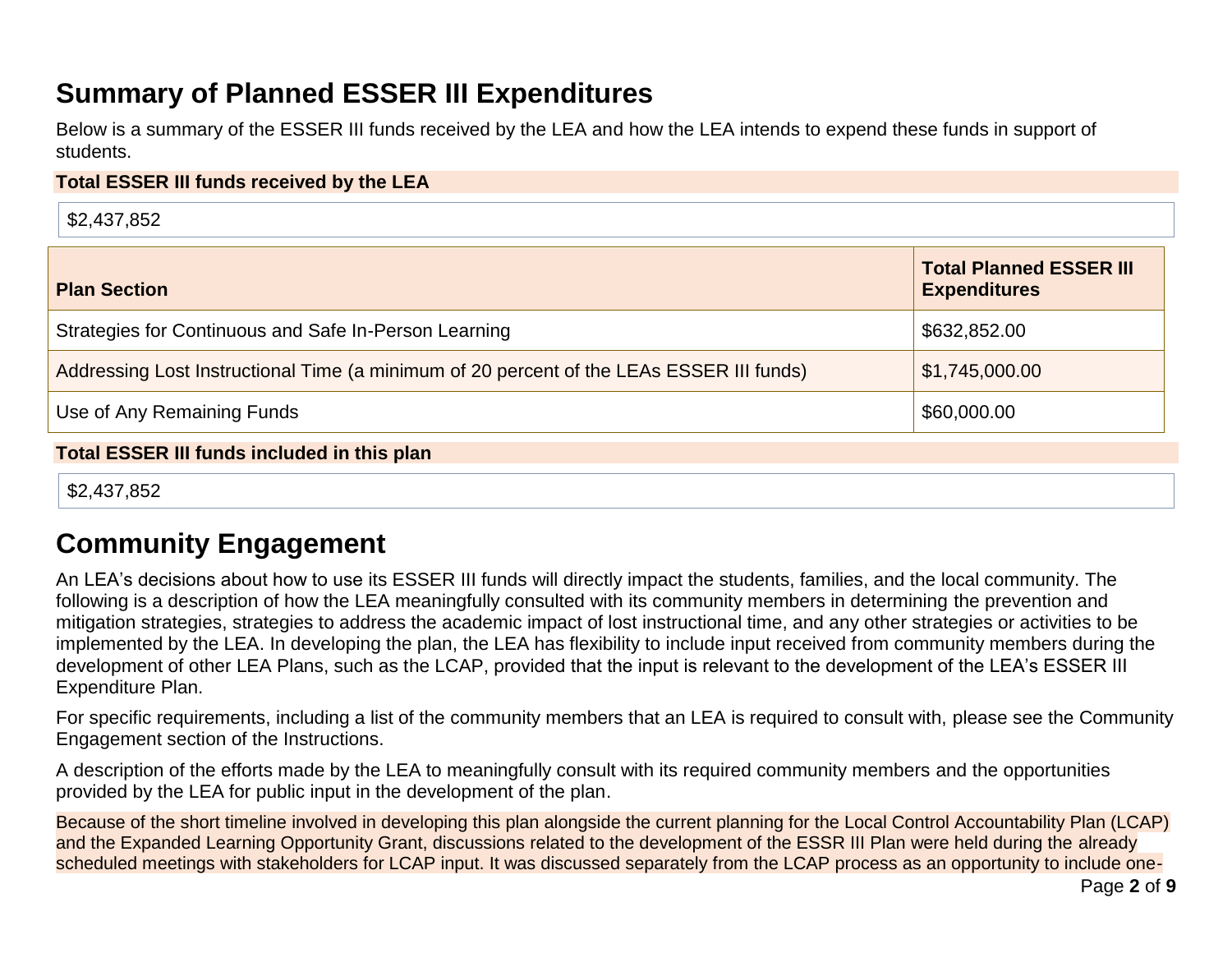time dollars in services we would be able to provide for students over the next two years that fit within the three categories identified for appropriate expenditures. Stakeholders were given the opportunity to provide input both during the meetings and as part of a Padlet created to capture the thoughts of various stakeholders for both the LCAP, ELO and the ESSR III Plan around the identified areas. The Assistant Superintendent of Educational Services met with the Parent Teacher Associations (PTAs) for each school site, with the staff at each school site, the District English Learner Advisory Committee (DELAC), the LCAP Advisory Committee, California School Employees Association (CSEA) for classified staff, and Lowell Joint Education Association (LJEA) for certificated staff. Student survey information was also included developing the plan. In addition, communications through the Superintendent's Office in the Healthy Families Newsletter for both staff and parents provided information on potential opportunities for input at meetings as well as regularly scheduled meetings with PTAs. The surveys conducted for the LCAP also provide information from parents, staff, and students that have helped to inform services that we may provide under the ESSR III even though the survey was specific to the LCAP process. This process helped to ensure that all Lowell Joint Educational Plans work in concert with each other. Discussions specific to the development of the ESSR III were also part of both Instructional Cabinet meetings and Principal meetings. Instructional Cabinet includes the Director of Special Education to provide input on the needs of our special education population in addition to input for the LCAP by the SELPA Director. The Board of Trustees is updated on a weekly basis through the Superintendent's Office in addition to information shared at regularly scheduled Board meetings once a month.

A description of how the development of the plan was influenced by community input.

The Community Stakeholders provided extensive input through the process described above. It was their input that helped guide and direct the key areas of interest and need for our students and community. The central themes for expanded learning opportunities focused on: 1) Before and after school academic support and enrichment that incorporates social emotional activities and supports, 2) summer school and intersession opportunities that focused on academic development as well as supporting the social development of students, and 3) exploring ways to enrich and enhance the learning environment during the regular school day. The ESSER III Plan clearly implements research-based activities and programs that seek to meet the stated goals of our Stakeholders.

The following is the LEA's plan for using its ESSER III funds to meet students' academic, social, emotional, and mental health needs, as well as how the LEA will address the opportunity gaps that existed before, and were exacerbated by, the COVID-19 pandemic. In developing the plan, the LEA has the flexibility to include actions described in existing plans, including the LCAP and/or Expanded Learning Opportunity (ELO) Grant Plan, to the extent that the action(s) address the requirements of the ESSER III Expenditure Plan.

For specific requirements, please refer to the Actions and Expenditures to Address Student Needs section of the Instructions.

## **Strategies for Continuous and Safe In-Person Learning**

A description of how the LEA will use funds to continuously and safely operate schools for in-person learning in a way that reduces or prevents the spread of the COVID-19 virus.

### **Total ESSER III funds being used to implement strategies for continuous and safe in-person learning**

#### \$632,852.00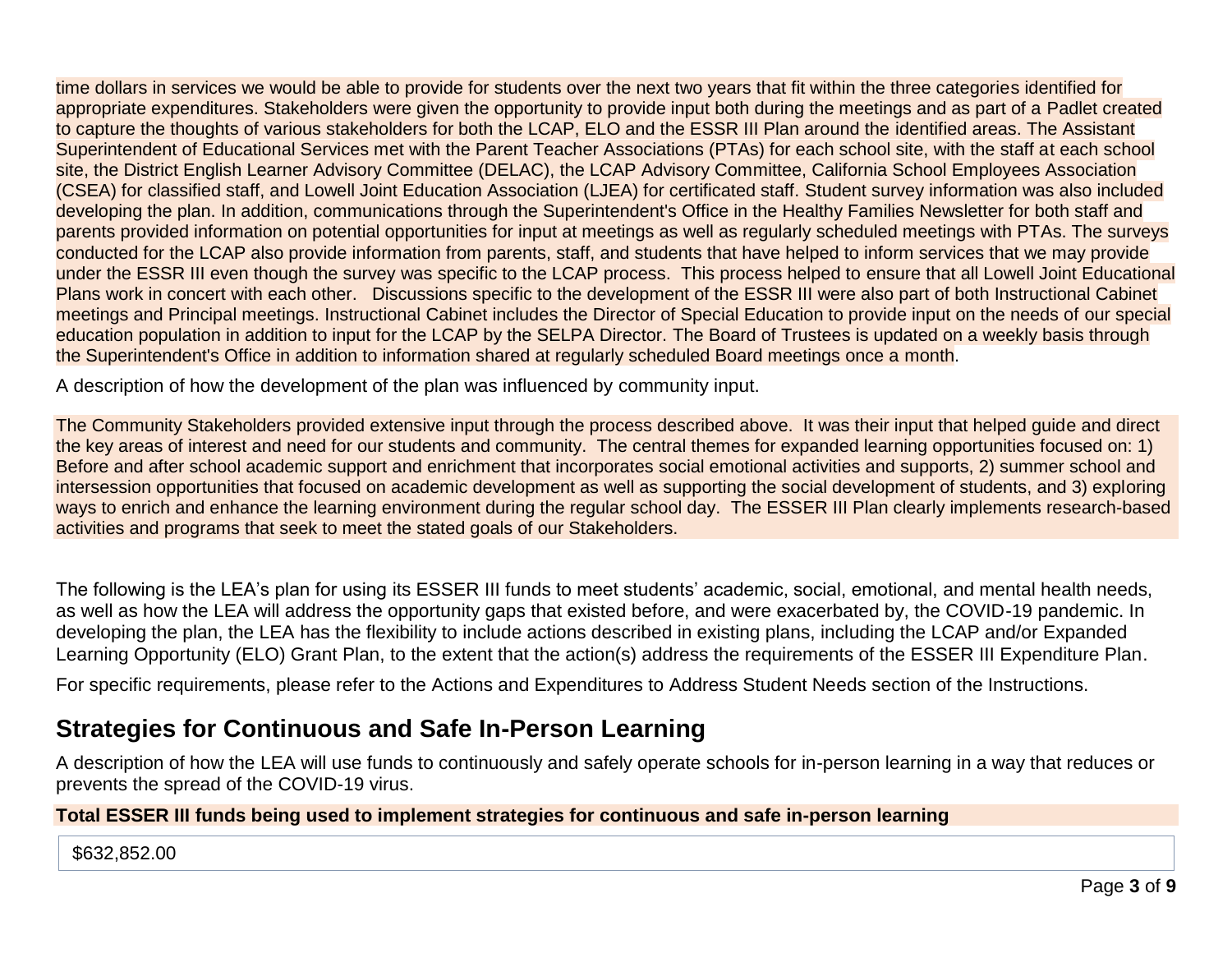| <b>Plan Alignment (if</b><br>applicable)                                                                          | <b>Action Title</b>                                                                  | <b>Action Description</b>                                                                                                                                                                                                                                                                                                                                                                                                                                                                                                                                                                                                                                                                                                                                                                                                                                                       | <b>Planned ESSER III</b><br><b>Funded Expenditures</b> |
|-------------------------------------------------------------------------------------------------------------------|--------------------------------------------------------------------------------------|---------------------------------------------------------------------------------------------------------------------------------------------------------------------------------------------------------------------------------------------------------------------------------------------------------------------------------------------------------------------------------------------------------------------------------------------------------------------------------------------------------------------------------------------------------------------------------------------------------------------------------------------------------------------------------------------------------------------------------------------------------------------------------------------------------------------------------------------------------------------------------|--------------------------------------------------------|
| LCAP: Goal 1,<br>Action 1; Goal 4,<br>Action 9                                                                    | <b>Smaller Class Size and</b><br><b>Additional Supports for</b><br>Teacher Planning. | In addition to FTE funded through the LCAP to support<br>lower class sizes, this is intended for the hiring of<br>elementary teachers allowing for more direct teacher-<br>student instructional time. Our best instructional tool to<br>support student academic and social/emotional growth is<br>person-to-person connection and instruction time. This<br>helps provide the needed time for teachers to provide<br>support for the academic, social, emotional, and mental<br>health needs, as well as the opportunity gaps that existed<br>before, and were exacerbated by, the COVID-19<br>pandemic.                                                                                                                                                                                                                                                                      | \$400,000.00                                           |
| LCAP: Goal 1,<br>Action 13; Goal 5,<br>Action 3                                                                   | <b>Outdoor Classroom</b><br><b>Spaces</b>                                            | Provides additional support beyond the LCAP for the<br>continued development of outdoor instructional spaces<br>that support safe and engaging learning opportunities for<br>students. The schools have already begun the<br>development of Sustainable Literacy Gardens with<br>classroom seating that allows teachers to integrate<br>literacy, Next Generation science standards, and physical<br>activity. This is in partnership with PTA, school site<br>budgets, and our LCAP plan. Also included here are tools<br>to increase access to Engineering, and Coding activities<br>that students were unable to participate in during distance<br>learning. The use of Strawbees, Sphero Bolts, and<br>Wonder Workshop will support coding and robotics while<br>being conducive to an outdoor space to allow for social<br>distancing and safe interaction among students. | \$125,000.00                                           |
| 2020-21 Learning<br>Continuity and<br>Attendance Plan,<br>Distance Learning<br>Actions<br>LCAP: Goal 1, Action 6- | <b>Instructional Technology</b>                                                      | Provides additional support beyond the LCAP for the<br>continued deployment and integration of instructional<br>technology as a learning and instructional tool. This<br>includes licenses for software and resources used both<br>in-person and for students on quarantine.                                                                                                                                                                                                                                                                                                                                                                                                                                                                                                                                                                                                    | \$107,852.00                                           |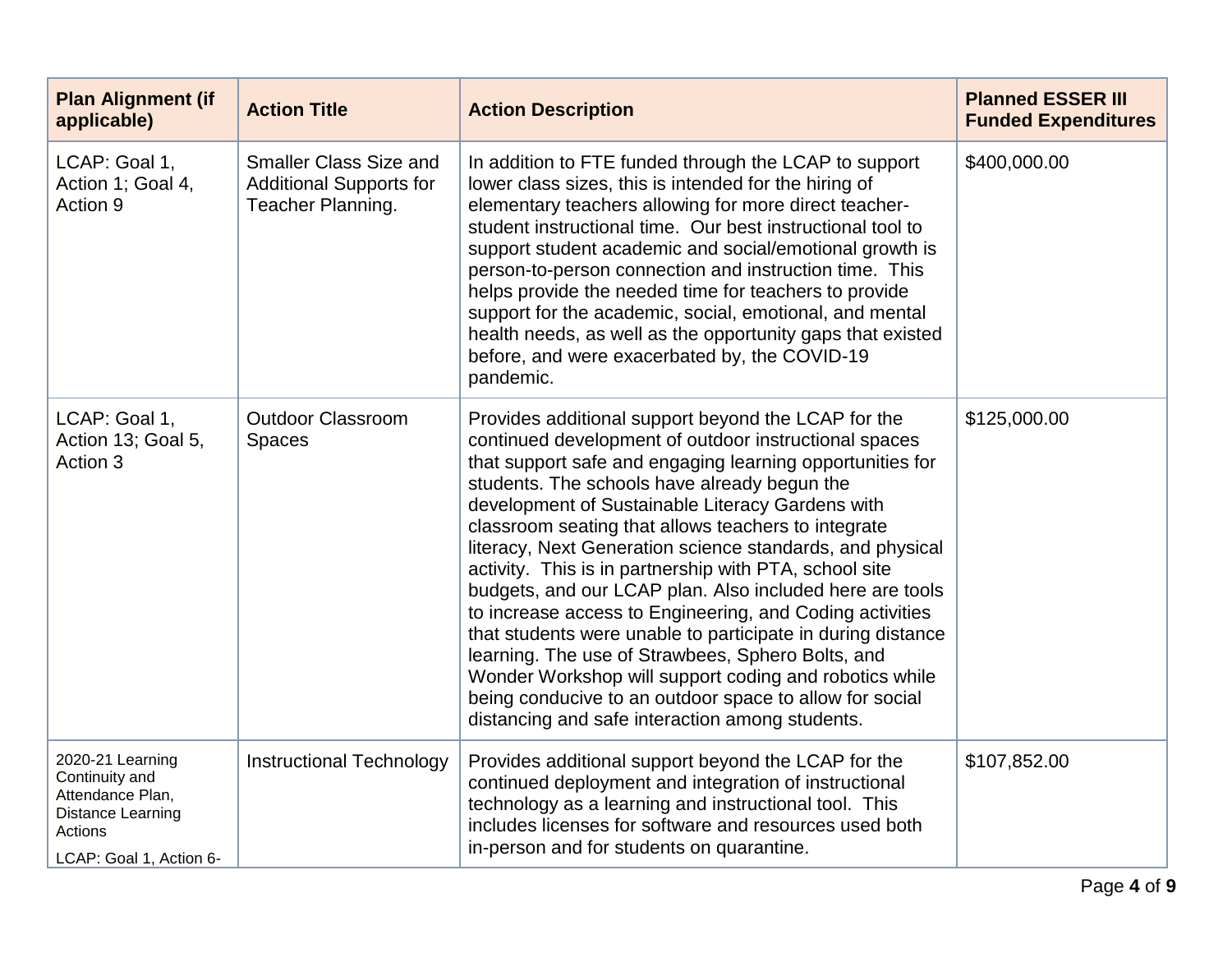| <b>Plan Alignment (if</b><br>applicable) | <b>Action Title</b> | <b>Action Description</b> | <b>Planned ESSER III</b><br><b>Funded Expenditures</b> |
|------------------------------------------|---------------------|---------------------------|--------------------------------------------------------|
| $\perp$ 7, 9; Goal 5, Action 4           |                     |                           |                                                        |

# **Addressing the Impact of Lost Instructional Time**

A description of how the LEA will use funds to address the academic impact of lost instructional time.

### **Total ESSER III funds being used to address the academic impact of lost instructional time**

\$1,745,000.00

| <b>Plan Alignment</b><br>(if applicable)                                                                  | <b>Action Title</b>                               | <b>Action Description</b>                                                                                                                                                                                                                                                                                                                                                                                                                                                                                                                                                                                                                                                                                                                                                                                                                                                                                                                                    | <b>Planned ESSER III</b><br><b>Funded Expenditures</b> |
|-----------------------------------------------------------------------------------------------------------|---------------------------------------------------|--------------------------------------------------------------------------------------------------------------------------------------------------------------------------------------------------------------------------------------------------------------------------------------------------------------------------------------------------------------------------------------------------------------------------------------------------------------------------------------------------------------------------------------------------------------------------------------------------------------------------------------------------------------------------------------------------------------------------------------------------------------------------------------------------------------------------------------------------------------------------------------------------------------------------------------------------------------|--------------------------------------------------------|
| Expanded<br>Learning<br>Opportunities<br>Grant Plan:<br><b>Extended</b><br>Instructional<br>Learning Time | Summer School and<br><b>Intercession Programs</b> | Before and after school opportunities have already been<br>identified within our LCAP; however, these funds will<br>provide for additional academic support and enrichment<br>opportunities that are provided during Summer School (20<br>days) and Intercession (Christmas-5 days and Spring<br>Break-5 days). These academic and socially rich<br>programs are designed to help provide the needed<br>academic, social, emotional, and mental health needs of<br>our students, as well as the opportunity gaps that existed<br>before, and were exacerbated by, the COVID-19<br>pandemic. These expanded learning opportunities are<br>designed to reach all students, while also focusing on the<br>unique needs of low-income students, students with<br>disabilities, English learners, racial and ethnic minorities,<br>homeless students, and foster youth, including how<br>outreach and service delivery will meet the needs of each<br>population. | \$550,000.00                                           |
| LCAP: Goal 4,                                                                                             | <b>Expanded Instructional</b>                     | Academic support and enrichment opportunities that are<br>provided to students during "Power Start" (1 hr. before                                                                                                                                                                                                                                                                                                                                                                                                                                                                                                                                                                                                                                                                                                                                                                                                                                            | \$835,000.00                                           |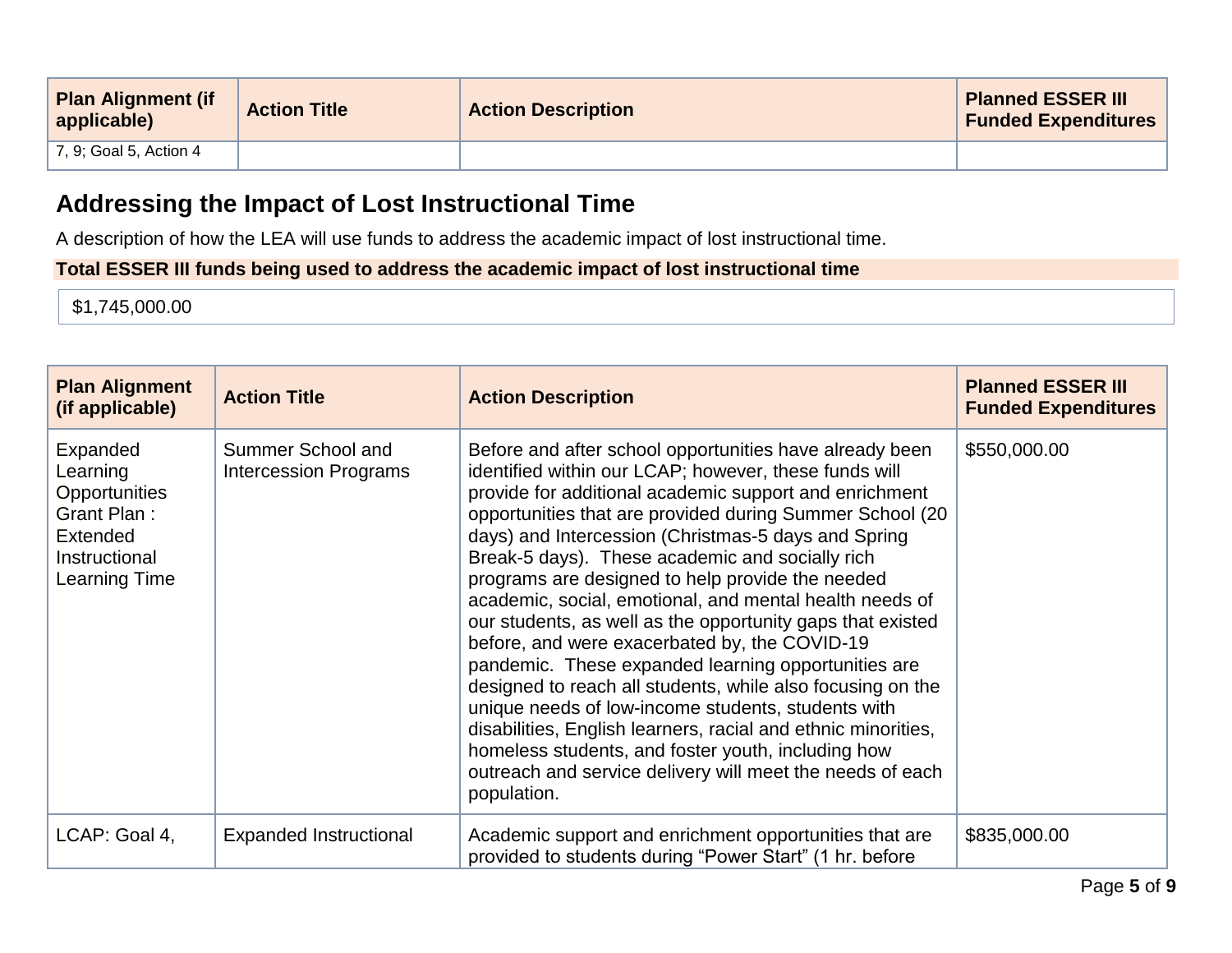| <b>Plan Alignment</b><br>(if applicable)   | <b>Action Title</b>                           | <b>Action Description</b>                                                                                                                                                                                                                                                                                                                                                                                                                                                                                                                                                                                                                                                                                                                                                                                                                                                                                                                                                                                   | <b>Planned ESSER III</b><br><b>Funded Expenditures</b> |
|--------------------------------------------|-----------------------------------------------|-------------------------------------------------------------------------------------------------------------------------------------------------------------------------------------------------------------------------------------------------------------------------------------------------------------------------------------------------------------------------------------------------------------------------------------------------------------------------------------------------------------------------------------------------------------------------------------------------------------------------------------------------------------------------------------------------------------------------------------------------------------------------------------------------------------------------------------------------------------------------------------------------------------------------------------------------------------------------------------------------------------|--------------------------------------------------------|
| Actions 6, 16                              | Day                                           | school) and "Learning Hubs" (2hr. after school) each day.<br>These expanded learning opportunities are designed to<br>reach all students, while also focusing on the unique<br>needs of low-income students, students with disabilities,<br>English learners, racial and ethnic minorities, homeless<br>students, and foster youth, including how outreach and<br>service delivery will meet the needs of each population.<br>This is additional support for the intervention opportunities<br>accounted for in the LCAP.                                                                                                                                                                                                                                                                                                                                                                                                                                                                                   |                                                        |
| LCAP: Goal 4,<br>Actions 5, 7-8,<br>11, 13 | Intervention support within<br>the school day | To increase the targeted academic intervention support<br>provided by intervention teachers within the school day,<br>these funds will hire a second teacher to expand on<br>services provided for in the LCAP. The fully credentialed<br>intervention teachers implement highly<br>effective/researched based instructional strategies to<br>reach each student where they are at academically and<br>provide the necessary supports to fill their learning gaps.<br>The intervention designed to focus on the unique needs<br>of low-income students, students with disabilities, English<br>learners, racial and ethnic minorities, homeless students,<br>and foster youth, including how outreach and service<br>delivery will meet the needs of each population.<br>With the number of students out on quarantine, it became<br>necessary to hire an Academic Support person for a<br>helpline for students working from home on short-term<br>independent study when the teacher is not available for | \$340,00.00                                            |
|                                            |                                               | support while teaching in-person students. This was not<br>accounted for in other plans given the need arose during<br>the current year with the return to in-person instruction.                                                                                                                                                                                                                                                                                                                                                                                                                                                                                                                                                                                                                                                                                                                                                                                                                           |                                                        |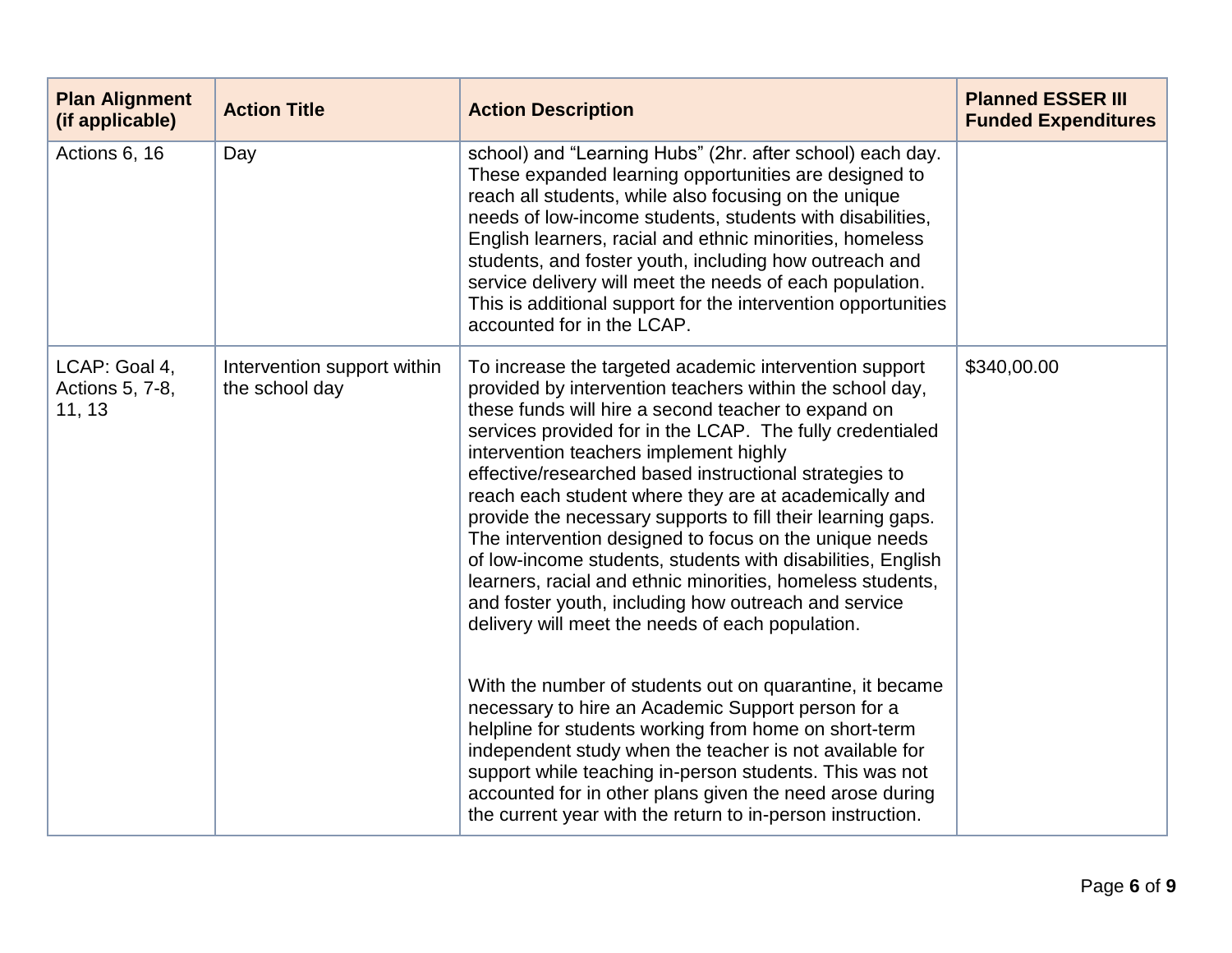| <b>Plan Alignment</b><br>(if applicable) | <b>Action Title</b>                                        | <b>Action Description</b>                                                                                                                                                                                                                                                                                                                                                                                                                                                                                                                                                                                                                                                                                                                                                                                                                                                        | <b>Planned ESSER III</b><br><b>Funded Expenditures</b> |
|------------------------------------------|------------------------------------------------------------|----------------------------------------------------------------------------------------------------------------------------------------------------------------------------------------------------------------------------------------------------------------------------------------------------------------------------------------------------------------------------------------------------------------------------------------------------------------------------------------------------------------------------------------------------------------------------------------------------------------------------------------------------------------------------------------------------------------------------------------------------------------------------------------------------------------------------------------------------------------------------------|--------------------------------------------------------|
| LCAP: Goal 5,<br>Action 3                | Expanded opportunities for<br>enrichment and<br>engagement | With distance learning in the 2020-2021 school year,<br>students had little to no access to specialized programs<br>on campus including things like Robotics, Coding, and<br>Art. With the need to stream some activities for students<br>on quarantine, we need to purchase 5 additional iPevo<br>set-ups for the STEAM labs. Additionally, a few large<br>screen TVs are needed to manage streaming students<br>alongside those in-person to keep students connected. A<br>few additional Ozobots will be purchased to be sure that<br>all STEAM labs have these for student use. There are<br>some additional items such as masking tape, art supplies,<br>and Lego pieces to support engagement and enrichment<br>for students around Next Generation science standards,<br>ELA, and Mathematics standards. These items are in<br>addition to actions in Goal 5 of the LCAP. | \$20,000                                               |

# **Use of Any Remaining Funds**

A description of the how the LEA will use any remaining ESSER III funds, as applicable.

**Total ESSER III funds being used to implement additional actions**

\$60,000.00

| <b>Plan Alignment</b><br>(if applicable)                                                  | <b>Action Title</b>                                | <b>Action Description</b>                                                                                                                                                                                                                                                        | <b>Planned ESSER III</b><br><b>Funded Expenditures</b> |
|-------------------------------------------------------------------------------------------|----------------------------------------------------|----------------------------------------------------------------------------------------------------------------------------------------------------------------------------------------------------------------------------------------------------------------------------------|--------------------------------------------------------|
| 2020-21 Learning<br>Continuity and<br>Attendance Plan,<br>Mental Health and<br>Social and | Social/Emotional<br><b>Counseling and Supports</b> | Supports that continued hiring of Counseling and<br>Psychologist Interns who provide social/emotional<br>supports and counseling for all students while also<br>focusing on the unique needs of low-income students,<br>students with disabilities, English learners, racial and | \$60,000.00                                            |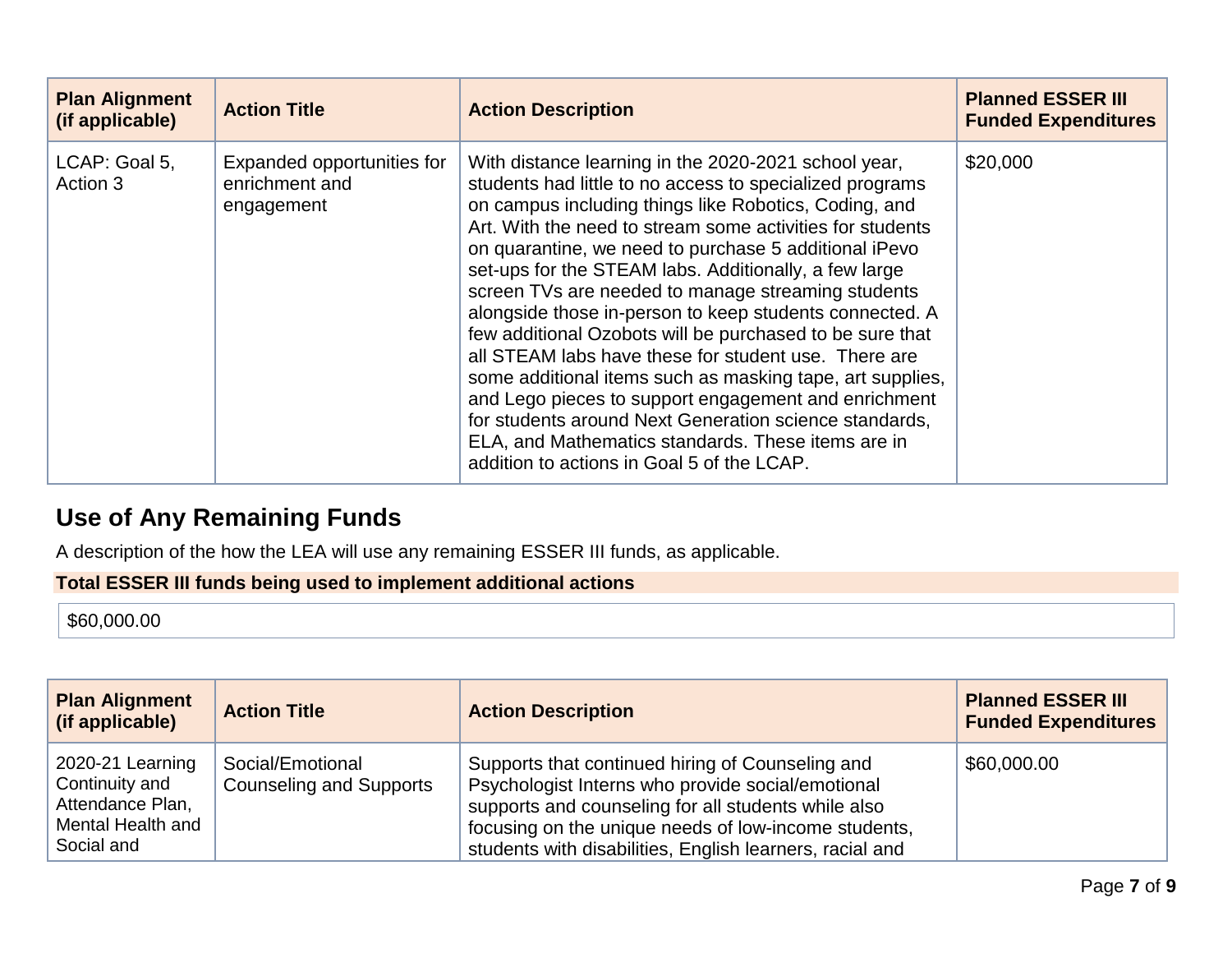| <b>Plan Alignment</b><br>(if applicable) | <b>Action Title</b> | <b>Action Description</b>                                                                                            | <b>Planned ESSER III</b><br><b>Funded Expenditures</b> |
|------------------------------------------|---------------------|----------------------------------------------------------------------------------------------------------------------|--------------------------------------------------------|
| <b>Emotional Well-</b><br>Being          |                     | ethnic minorities, homeless students, and foster youth,<br>including how outreach and service delivery will meet the |                                                        |
| LCAP: Goal 4,<br>Action 21               |                     | needs of each population. These funds will augment<br>existing actions within the LCAP.                              |                                                        |

# **Ensuring Interventions are Addressing Student Needs**

The LEA is required to ensure its interventions will respond to the academic, social, emotional, and mental health needs of all students, and particularly those students most impacted by the COVID–19 pandemic. The following is the LEA's plan for ensuring that the actions and expenditures in the plan are addressing the identified academic, social, emotional, and mental health needs of its students, and particularly those students most impacted by the COVID–19 pandemic.

| <b>Action Title(s)</b>                                                               | <b>How Progress will be Monitored</b>                                                                                                                                                                 | <b>Frequency of Progress Monitoring</b>                                                                                   |
|--------------------------------------------------------------------------------------|-------------------------------------------------------------------------------------------------------------------------------------------------------------------------------------------------------|---------------------------------------------------------------------------------------------------------------------------|
| <b>Expanded Instructional Day</b>                                                    | <b>iReady Benchmark Assessments and Interim</b><br>Assessment Blocks (IABs)                                                                                                                           | iReady assessments are scheduled for each<br>trimester with IABS scheduled in between the                                 |
| Intervention support within the<br>school day                                        | All students will take iReady assessments in both<br>Language Arts and Mathematics to monitor<br>progress and assign support or enrichment based<br>on progress towards mastery of standards. This is | benchmarks.                                                                                                               |
| <b>Smaller Class Size and</b><br><b>Additional Supports for Teacher</b><br>Planning. | in addition to the Interim Assessment Blocks (IABs)<br>that will be administered to 3-8 <sup>th</sup> grade students as<br>both practice and feedback on progress in relation<br>to state standards.  |                                                                                                                           |
| <b>Expanded Instructional Day</b><br>Intervention support within the<br>school day   | Las Links assessment<br>All English learners will be given the Las Links<br>assessment to monitor progress in acquiring the<br>English Language.                                                      | Once in the Fall and once in the Spring in<br>addition to the iReady Benchmarks and IABs<br>to determine language issues. |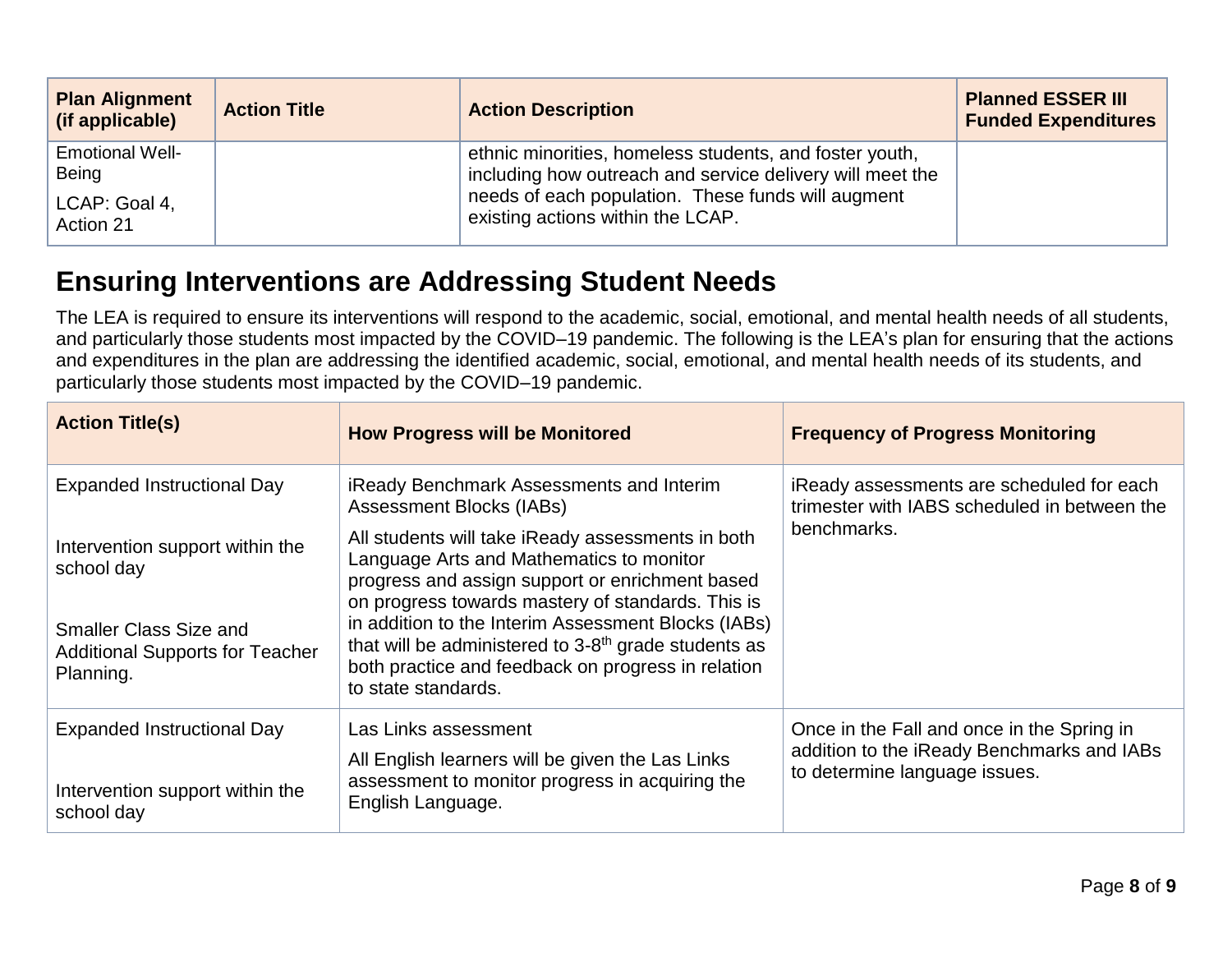| <b>Action Title(s)</b>                                                                                | <b>How Progress will be Monitored</b>                                                                                                                                                                                                                                                   | <b>Frequency of Progress Monitoring</b>                                                                                                                                                                                                                                                |
|-------------------------------------------------------------------------------------------------------|-----------------------------------------------------------------------------------------------------------------------------------------------------------------------------------------------------------------------------------------------------------------------------------------|----------------------------------------------------------------------------------------------------------------------------------------------------------------------------------------------------------------------------------------------------------------------------------------|
| Social/Emotional Counseling and<br><b>Supports</b>                                                    | <b>Covitality Screener</b><br>All students in grades 4-8 will participate in the<br>screener to determine any potential social<br>emotional needs that can then be followed up on<br>by appropriate staff.                                                                              | Once in the Fall and once in the Spring with<br>ongoing follow up for students based on<br>identified needs.                                                                                                                                                                           |
| Social/Emotional Counseling and<br><b>Supports</b>                                                    | CareSolace<br>This is a third-party vendor that acts as a referral<br>agency for services to support mental health<br>needs. Staff can refer students, and families and<br>staff can also use the service independently to<br>connect with and navigate resources for mental<br>health. | Usage of the program is monitored monthly in<br>terms of the number of connections being<br>made independently. Students and families<br>referred to the program by staff are followed<br>on a regular basis to ensure connection with<br>the appropriate services and follow through. |
| Expanded opportunities for<br>enrichment and engagement<br>Summer School and Intercession<br>Programs | MTSS Coordination and Monitoring of UDPs<br>District personnel will coordinate, revise and update<br>the LJSD district-wide Multi-Tiered System of Support<br>(MTSS) for intervention and remediation with<br>Intervention Coordinators.                                                | Regularly scheduled meetings once a month<br>along with professional development on the<br>new iReady system to train teachers on how<br>to use the data for instructional planning.                                                                                                   |
| <b>Instructional Technology</b><br><b>Outdoor Classroom Spaces</b>                                    | <b>LCAP Goal 5</b><br>The Technology and STEAM/GATE TOSAs will<br>monitor the progress and implementation of the<br>identified technology to enhance instructional<br>practice as part of the goal within the LCAP.                                                                     | Regularly scheduled meetings between the<br>TOSAs and the Assistant Superintendent of<br>Educational Services to ensure that goals<br>within the LCAP are being met.                                                                                                                   |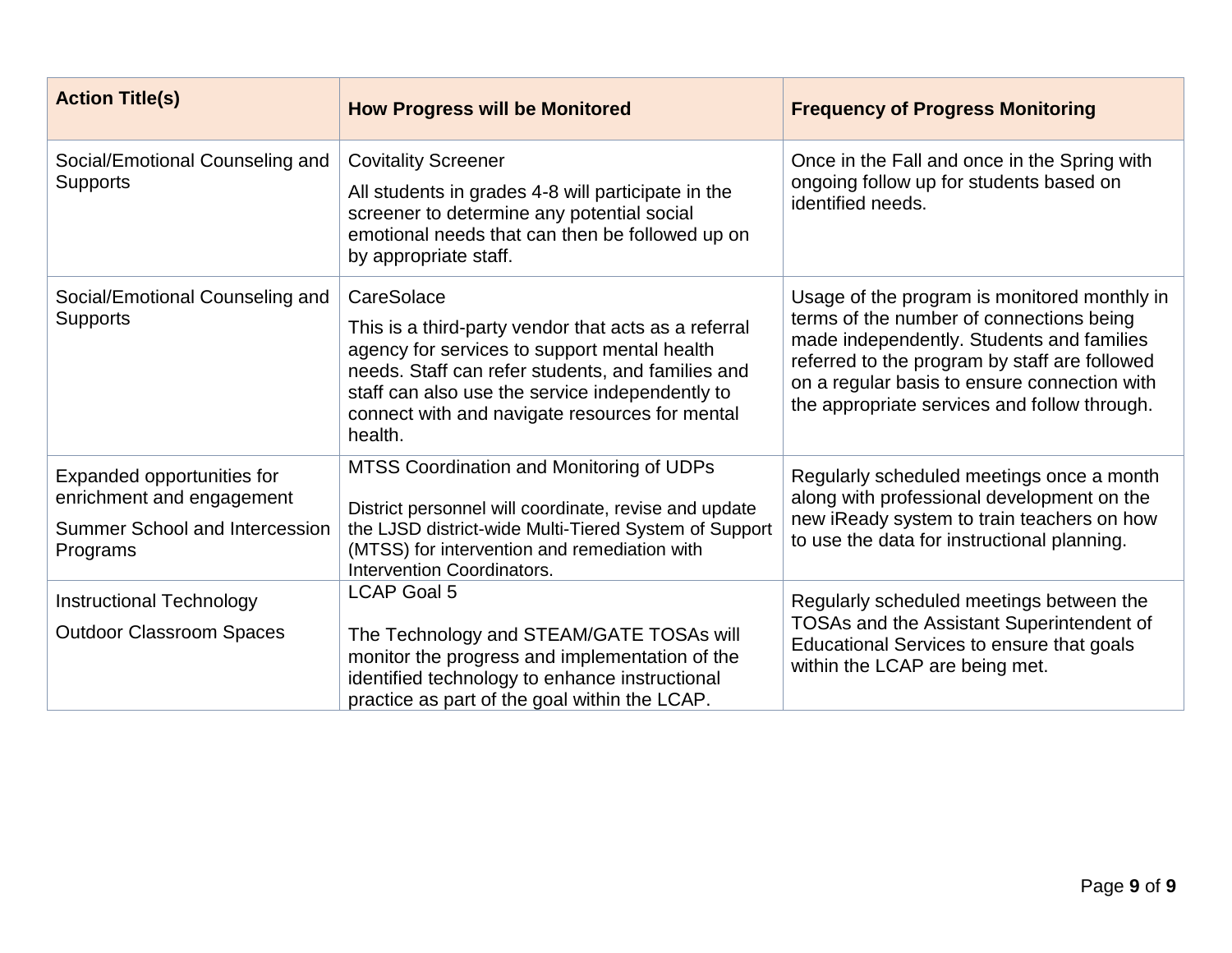# **ESSER III Expenditure Plan Instructions**

### **Introduction**

School districts, county offices of education (COEs), or charter schools, collectively known as local educational agencies (LEAs), that receive Elementary and Secondary School Emergency Relief (ESSER) funds under the American Rescue Plan (ARP) Act, referred to as ESSER III funds, are required to develop a plan for how they will use ESSER III funds to, at a minimum, address students' academic, social, emotional, and mental health needs, as well as the opportunity gaps that existed before, and were exacerbated by, the COVID-19 pandemic.

The plan must be adopted by the local governing board or body of the LEA at a public meeting on or before October 29, 2021 and must be submitted for review and approval within five days of adoption. A school district must submit its ESSER III Expenditure Plan to its COE for review and approval; a COE must submit its plan to the California Department of Education for review and approval. A charter school must submit its plan to its chartering authority for review and to the COE of the county in which the charter school operates for review and approval.

In addition, consistent with the requirements of the ARP, Volume 86, *Federal Register*, page 21201, April 22, 2021, the ESSER III Expenditure Plan must be:

- Written in an understandable and uniform format;
- Written in a language that parents can understand, to the extent practicable;
	- $\circ$  If it is not practicable to provide written translations to a parent with limited English proficiency, the plan must be orally translated for parents
- Provided in an alternative format to a parent who is an individual with a disability as defined by the Americans with Disabilities Act, upon request; and
- Be made publicly available on the LEA's website.

For additional information regarding ESSER III funding please see the ARP Act Funding web page at [https://www.cde.ca.gov/fg/cr/arpact.asp.](https://www.cde.ca.gov/fg/cr/arpact.asp)

*For technical assistance related to the ESSER III Expenditure Plan template and instructions, please contact [LCFF@cde.ca.gov.](mailto:LCFF@cde.ca.gov) For all other questions related to ESSER III, please contact [EDReliefFunds@cde.ca.gov.](mailto:EDReliefFunds@cde.ca.gov)*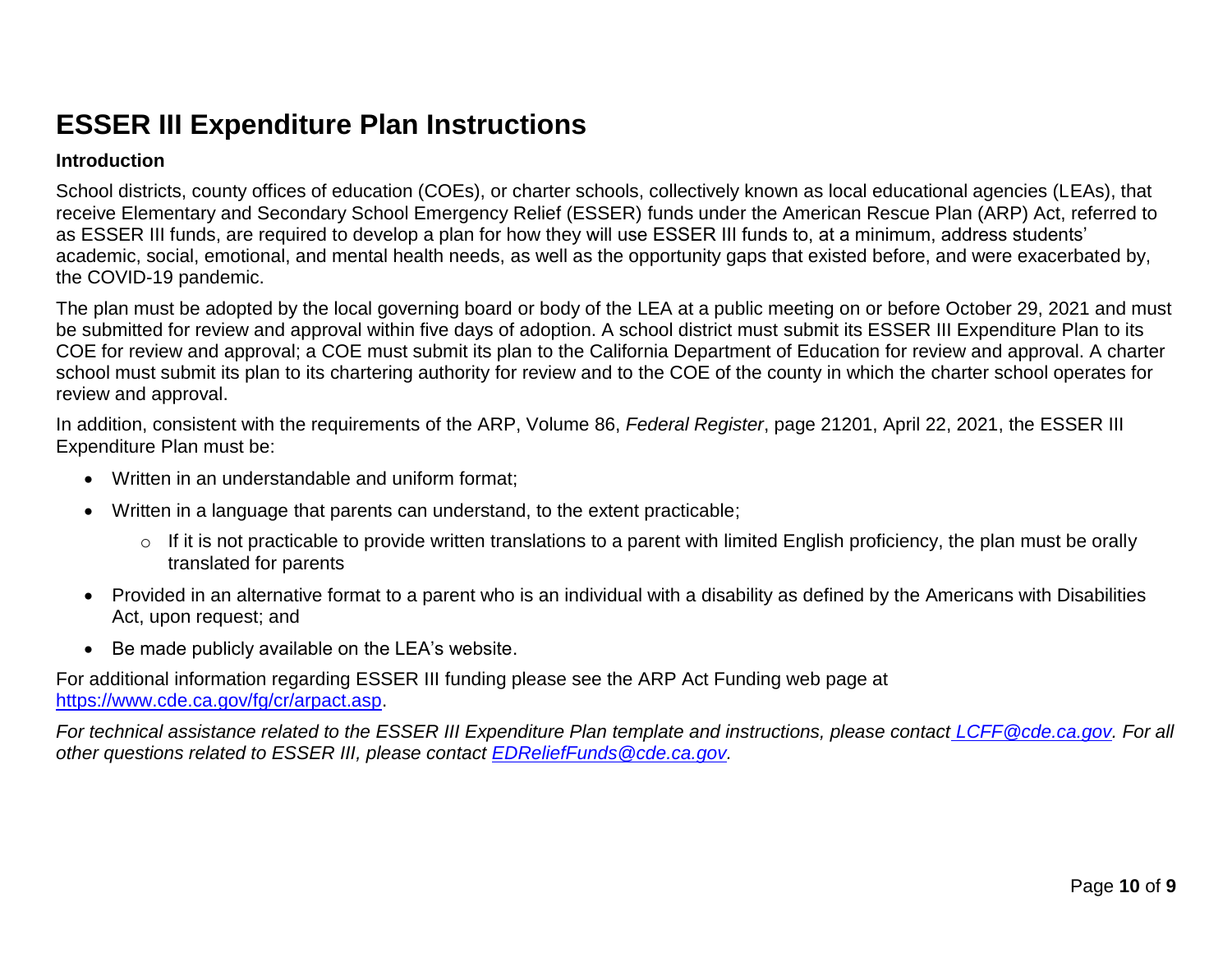### **Fiscal Requirements**

- The LEA must use at least 20 percent (20%) of its ESSER III apportionment for expenditures related to addressing the academic impact of lost instructional time through the implementation of evidence-based interventions, such as summer learning or summer enrichment, extended day, comprehensive afterschool programs, or extended school year programs.
	- o For purposes of this requirement, "evidence-based interventions" include practices or programs that have evidence to show that they are effective at producing results and improving outcomes when implemented. This kind of evidence has generally been produced through formal studies and research. There are four tiers, or levels, of evidence:
		- **Tier 1 – Strong Evidence**: the effectiveness of the practices or programs is supported by one or more welldesigned and well-implemented randomized control experimental studies.
		- **Tier 2 – Moderate Evidence**: the effectiveness of the practices or programs is supported by one or more welldesigned and well-implemented quasi-experimental studies.
		- **Tier 3 – Promising Evidence**: the effectiveness of the practices or programs is supported by one or more welldesigned and well-implemented correlational studies (with statistical controls for selection bias).
		- **Tier 4 – Demonstrates a Rationale**: practices that have a well-defined logic model or theory of action, are supported by research, and have some effort underway by a State Educational Agency, LEA, or outside research organization to determine their effectiveness.
	- o For additional information please see the Evidence-Based Interventions Under the ESSA web page at [https://www.cde.ca.gov/re/es/evidence.asp.](https://www.cde.ca.gov/re/es/evidence.asp)
- The LEA must use the remaining ESSER III funds consistent with section 2001(e)(2) of the ARP Act, including for:
	- o Any activity authorized by the Elementary and Secondary Education Act (ESEA) of 1965;
	- o Any activity authorized by the Individuals with Disabilities Education Act (IDEA);
	- o Any activity authorized by the Adult Education and Family Literacy Act;
	- o Any activity authorized by the Carl D. Perkins Career and Technical Education Act of 2006;
	- o Coordination of preparedness and response efforts of LEAs with State, local, Tribal, and territorial public health departments, and other relevant agencies, to improve coordinated responses among such entities to prevent, prepare for, and respond to COVID-19;
	- o Activities to address the unique needs of low-income students, students with disabilities, English learners, racial and ethnic minorities, homeless students, and foster youth, including how outreach and service delivery will meet the needs of each population;
	- o Developing and implementing procedures and systems to improve the preparedness and response efforts of LEAs;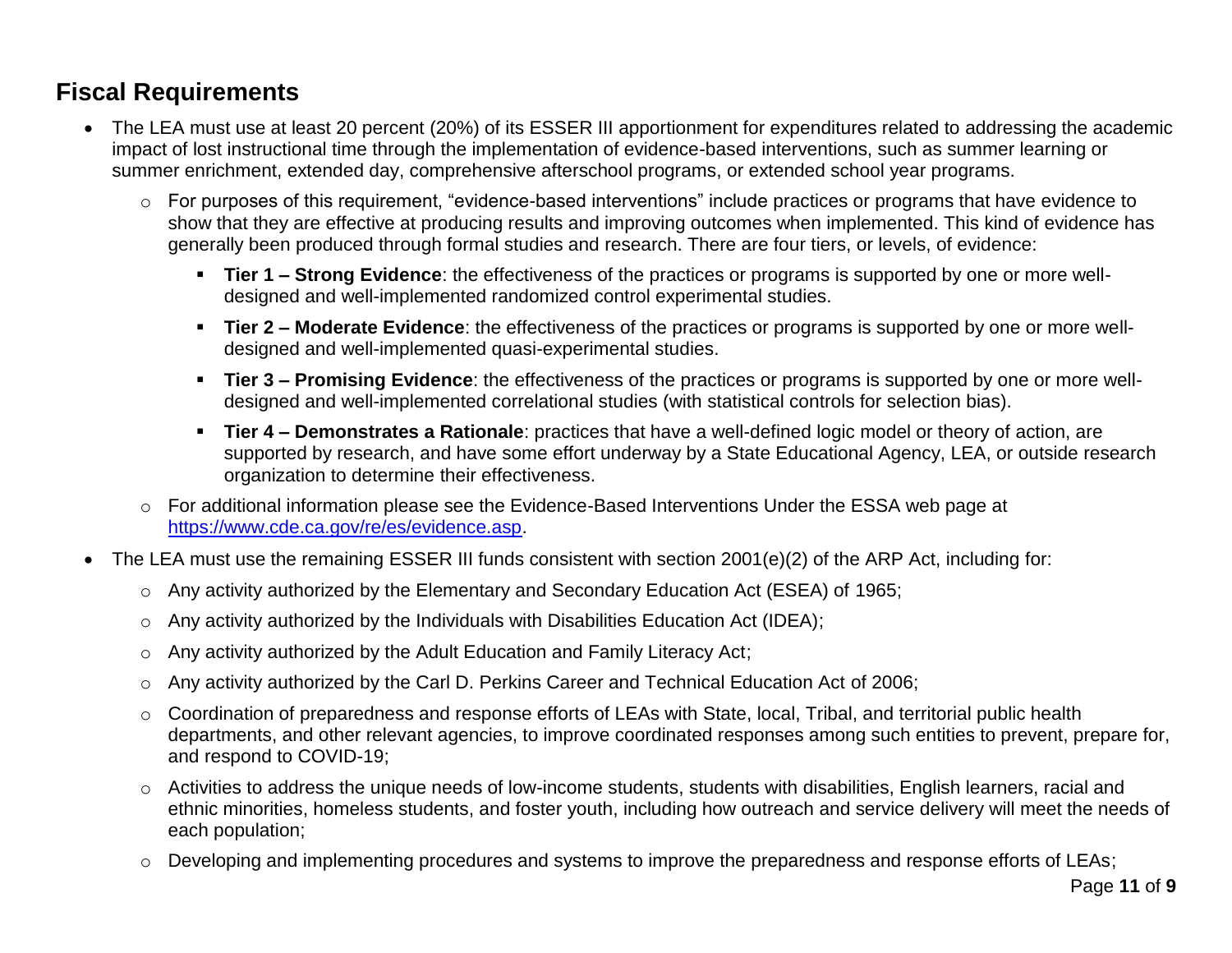- o Training and professional development for staff of the LEA on sanitation and minimizing the spread of infectious diseases;
- o Purchasing supplies to sanitize and clean the facilities of an LEA, including buildings operated by such agency;
- o Planning for, coordinating, and implementing activities during long-term closures, including providing meals to eligible students, providing technology for online learning to all students, providing guidance for carrying out requirements under IDEA, and ensuring other educational services can continue to be provided consistent with all Federal, State, and local requirements;
- o Purchasing education technology (including hardware, software, and connectivity) for students who are served by the LEA that aids in regular and substantive educational interaction between students and their classroom instructors, including low-income students and children with disabilities, which may include assistive technology or adaptive equipment;
- o Providing mental health services and supports, including through the implementation of evidence-based full-service community schools;
- o Planning and implementing activities related to summer learning and supplemental after school programs, including providing classroom instruction or online learning during the summer months and addressing the needs of underserved students;
- o Addressing learning loss among students, including underserved students, by:
	- Administering and using high-quality assessments that are valid and reliable, to accurately assess students' academic progress and assist educators in meeting students' academic needs, including through differentiated instruction,
	- **IMPLEMENTER IMPLE THE VIOLET IM** implementing evidence-based activities to meet the comprehensive needs of students,
	- Providing information and assistance to parents and families of how they can effectively support students, including in a distance learning environment, and
	- **Tracking student attendance and improving student engagement in distance education;**

**Note:** A definition of "underserved students" is provided in the Community Engagement section of the instructions.

- o School facility repairs and improvements to enable operation of schools to reduce risks of virus transmission and exposure to environmental health hazards, and to support student health needs;
- o Inspection, testing, maintenance, repair, replacement, and upgrade projects to improve the indoor air quality in school facilities, including mechanical and nonmechanical heating, ventilation, and air conditioning systems, filtering, purification and other air cleaning, fans, control systems, and window and door replacement;
- $\circ$  Developing strategies and implementing public health protocols including, to the greatest extent practicable, policies in line with guidance from the Centers for Disease Control and Prevention (CDC) for the reopening and operation of school facilities to effectively maintain the health and safety of students, educators, and other staff;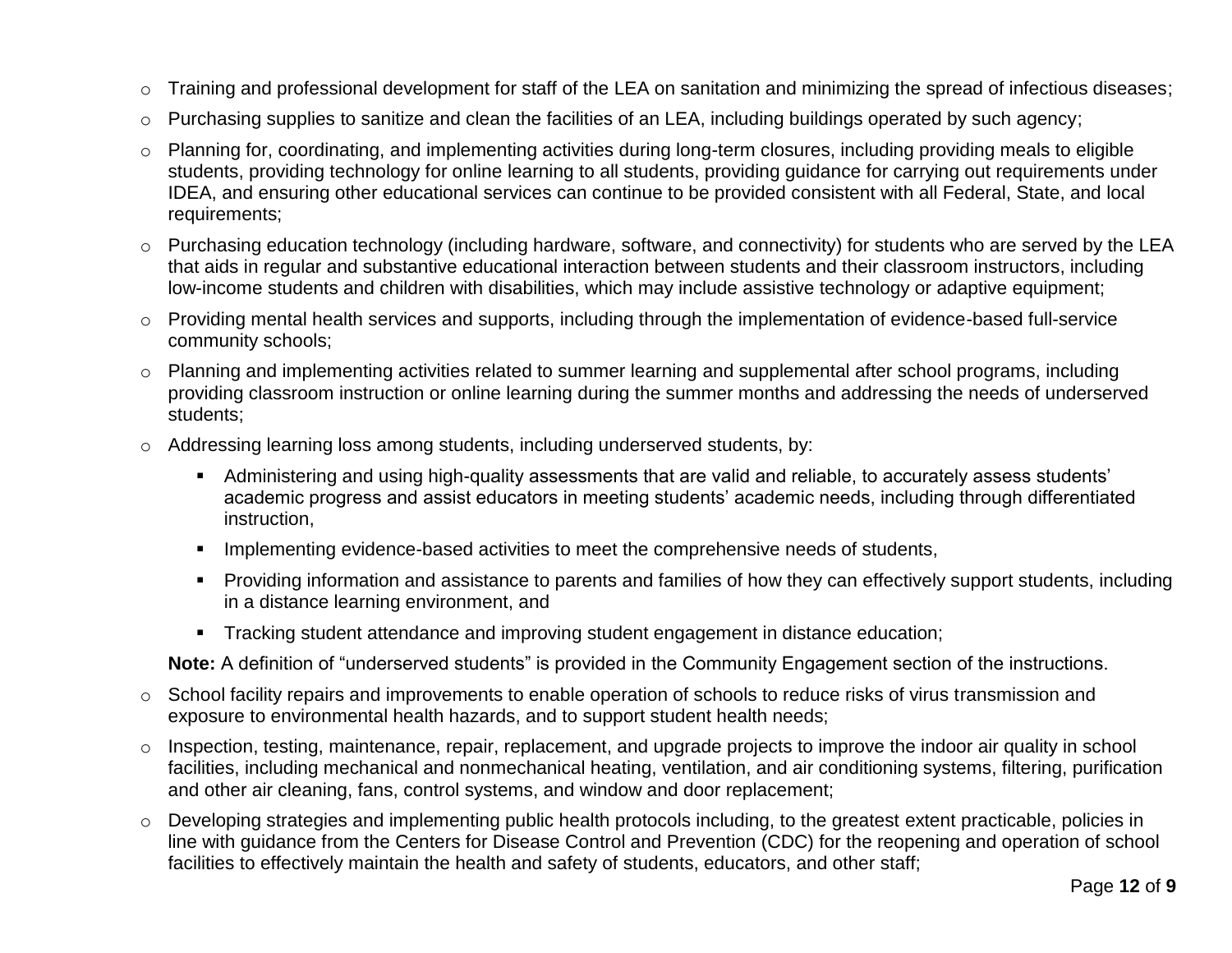o Other activities that are necessary to maintain the operation of and continuity of services in LEAs and continuing to employ existing staff of the LEA.

### **Other LEA Plans Referenced in this Plan**

In developing the plan, the LEA has flexibility to include community input and/or actions included in other planning documents, such as the Local Control and Accountability Plan (LCAP) and/or the Expanded Learning Opportunities (ELO) Grant Plan, provided that the input and/or actions address the requirements of the ESSER III Expenditure Plan.

An LEA that chooses to utilize community input and/or actions from other planning documents must provide the name of the plan(s) referenced by the LEA and a description of where the plan(s) may be accessed by the public (such as a link to a web page or the street address of where the plan(s) are available) in the table. The LEA may add or delete rows from the table as necessary.

An LEA that chooses not to utilize community input and/or actions from other planning documents may provide a response of "Not Applicable" in the table.

### **Summary of Expenditures**

The Summary of Expenditures table provides an overview of the ESSER III funding received by the LEA and how the LEA plans to use its ESSER III funds to support the strategies and interventions being implemented by the LEA.

#### **Instructions**

For the 'Total ESSER III funds received by the LEA,' provide the total amount of ESSER III funds received by the LEA.

In the Total Planned ESSER III Expenditures column of the table, provide the amount of ESSER III funds being used to implement the actions identified in the applicable plan sections.

For the 'Total ESSER III funds included in this plan,' provide the total amount of ESSER III funds being used to implement actions in the plan.

# **Community Engagement**

### **Purpose and Requirements**

An LEA's decisions about how to use its ESSER III funds will directly impact the students, families, and the local community, and thus the LEA's plan must be tailored to the specific needs faced by students and schools. These community members will have significant insight into what prevention and mitigation strategies should be pursued to keep students and staff safe, as well as how the various COVID–19 prevention and mitigation strategies impact teaching, learning, and day-to-day school experiences.

An LEA must engage in meaningful consultation with the following community members, as applicable to the LEA:

• Students: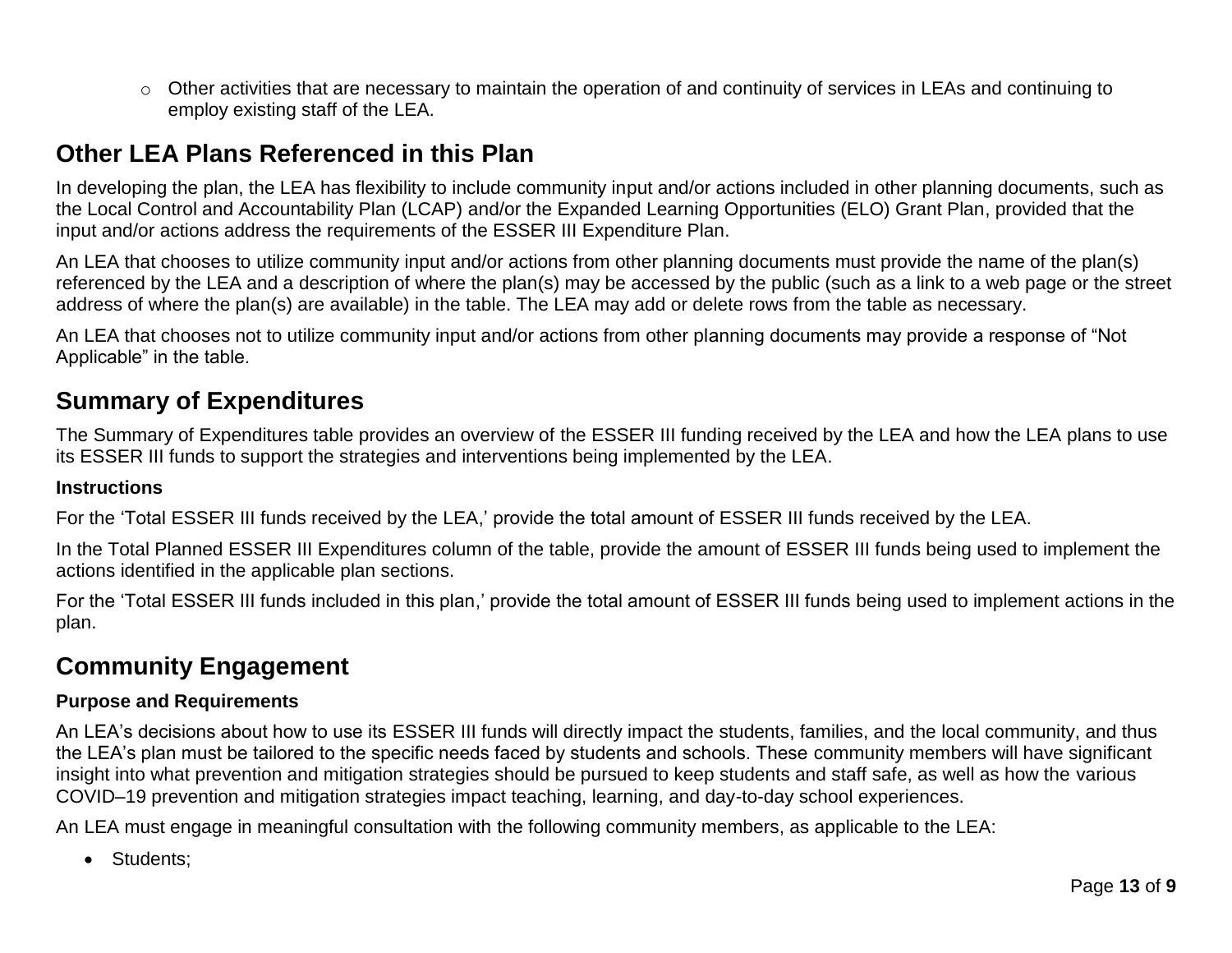- Families, including families that speak languages other than English;
- School and district administrators, including special education administrators;
- Teachers, principals, school leaders, other educators, school staff, and local bargaining units, as applicable.

"Meaningful consultation" with the community includes considering the perspectives and insights of each of the required community members in identifying the unique needs of the LEA, especially related to the effects of the COVID-19 pandemic. Comprehensive strategic planning will utilize these perspectives and insights to determine the most effective strategies and interventions to address these needs through the programs and services the LEA implements with its ESSER III funds.

Additionally, an LEA must engage in meaningful consultation with the following groups to the extent that they are present or served in the LEA:

- Tribes:
- Civil rights organizations, including disability rights organizations (e.g. the American Association of People with Disabilities, the American Civil Liberties Union, National Association for the Advancement of Colored People, etc.); and
- Individuals or advocates representing the interests of children with disabilities, English learners, homeless students, foster youth, migratory students, children who are incarcerated, and other underserved students.
	- o For purposes of this requirement "underserved students" include:
		- **Students who are low-income:**
		- **Students who are English learners;**
		- Students of color;
		- Students who are foster youth;
		- **Homeless students:**
		- Students with disabilities; and
		- **Migratory students.**

LEAs are also encouraged to engage with community partners, expanded learning providers, and other community organizations in developing the plan.

Information and resources that support effective community engagement may be found under *Resources* on the following web page of the CDE's website: [https://www.cde.ca.gov/re/lc.](https://www.cde.ca.gov/re/lc)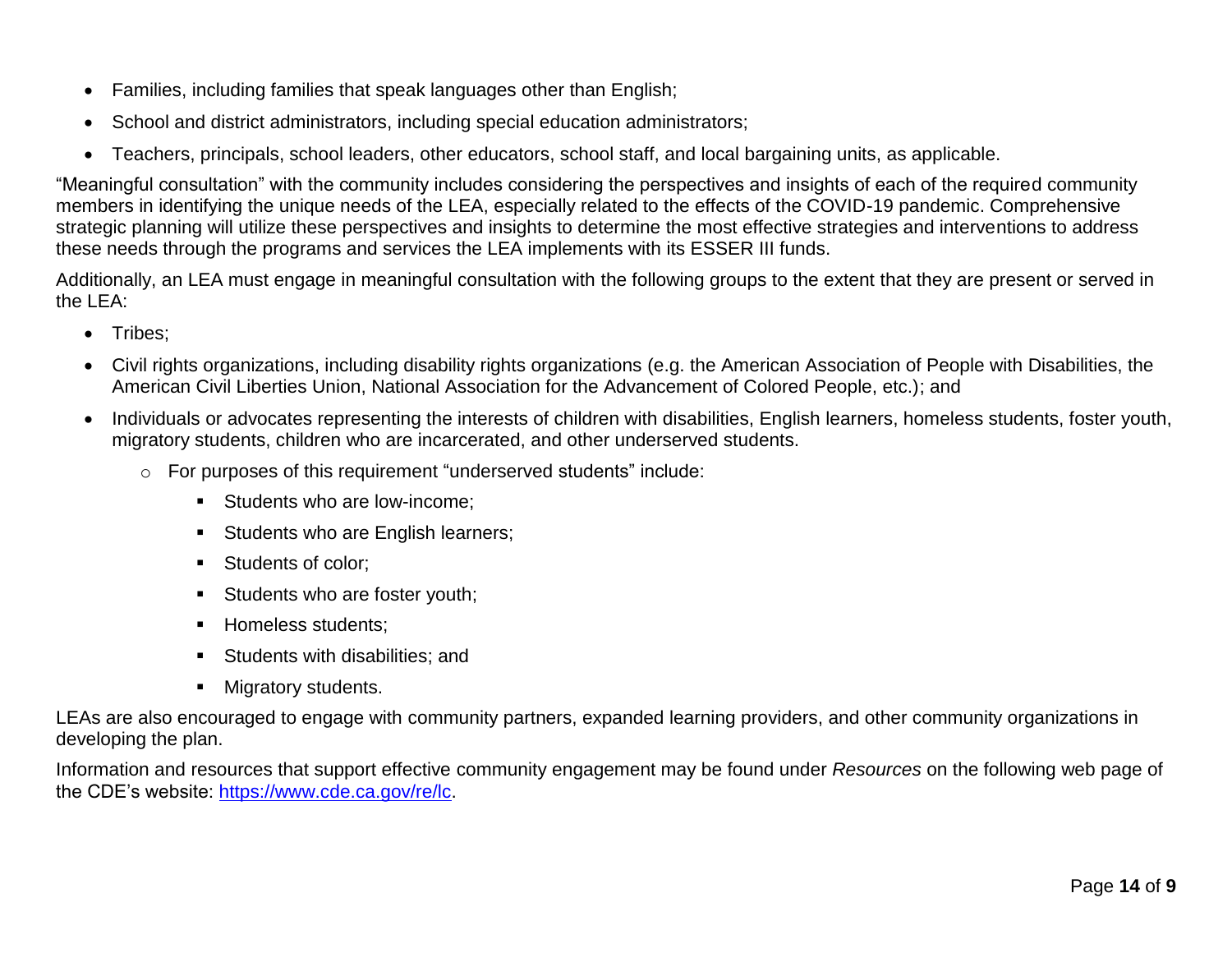### **Instructions**

In responding to the following prompts, the LEA may reference or include input provided by community members during the development of existing plans, including the LCAP and/or the ELO Grant Plan, to the extent that the input is applicable to the requirements of the ESSER III Expenditure Plan. Descriptions provided should include sufficient detail yet be sufficiently succinct to promote a broad understanding among the LEA's local community.

### **A description of the efforts made by the LEA to meaningfully consult with its required community members and the opportunities provided by the LEA for public input in the development of the plan.**

A sufficient response to this prompt will describe how the LEA sought to meaningfully consult with its required community members in the development of the plan, how the LEA promoted the opportunities for community engagement, and the opportunities that the LEA provided for input from the public at large into the development of the plan.

As noted above, a description of "meaningful consultation" with the community will include an explanation of how the LEA has considered the perspectives and insights of each of the required community members in identifying the unique needs of the LEA, especially related to the effects of the COVID-19 pandemic.

### **A description of the how the development of the plan was influenced by community input.**

A sufficient response to this prompt will provide clear, specific information about how input from community members and the public at large was considered in the development of the LEA's plan for its use of ESSER III funds. This response must describe aspects of the ESSER III Expenditure Plan that were influenced by or developed in response to input from community members.

- For the purposes of this prompt, "aspects" may include:
	- Prevention and mitigation strategies to continuously and safely operate schools for in-person learning;
	- Strategies to address the academic impact of lost instructional time through implementation of evidence-based interventions (e.g. summer learning or summer enrichment, extended day, comprehensive afterschool programs, or extended school year programs);
	- Any other strategies or activities implemented with the LEA's ESSER III fund apportionment consistent with section 2001(e)(2) of the ARP Act; and
	- Progress monitoring to ensure interventions address the academic, social, emotional, and mental health needs for all students, especially those students disproportionately impacted by COVID-19

For additional information and guidance, please see the U.S. Department of Education's Roadmap to Reopening Safely and Meeting All Students' Needs Document, available here: [https://www2.ed.gov/documents/coronavirus/reopening-2.pdf.](https://www2.ed.gov/documents/coronavirus/reopening-2.pdf)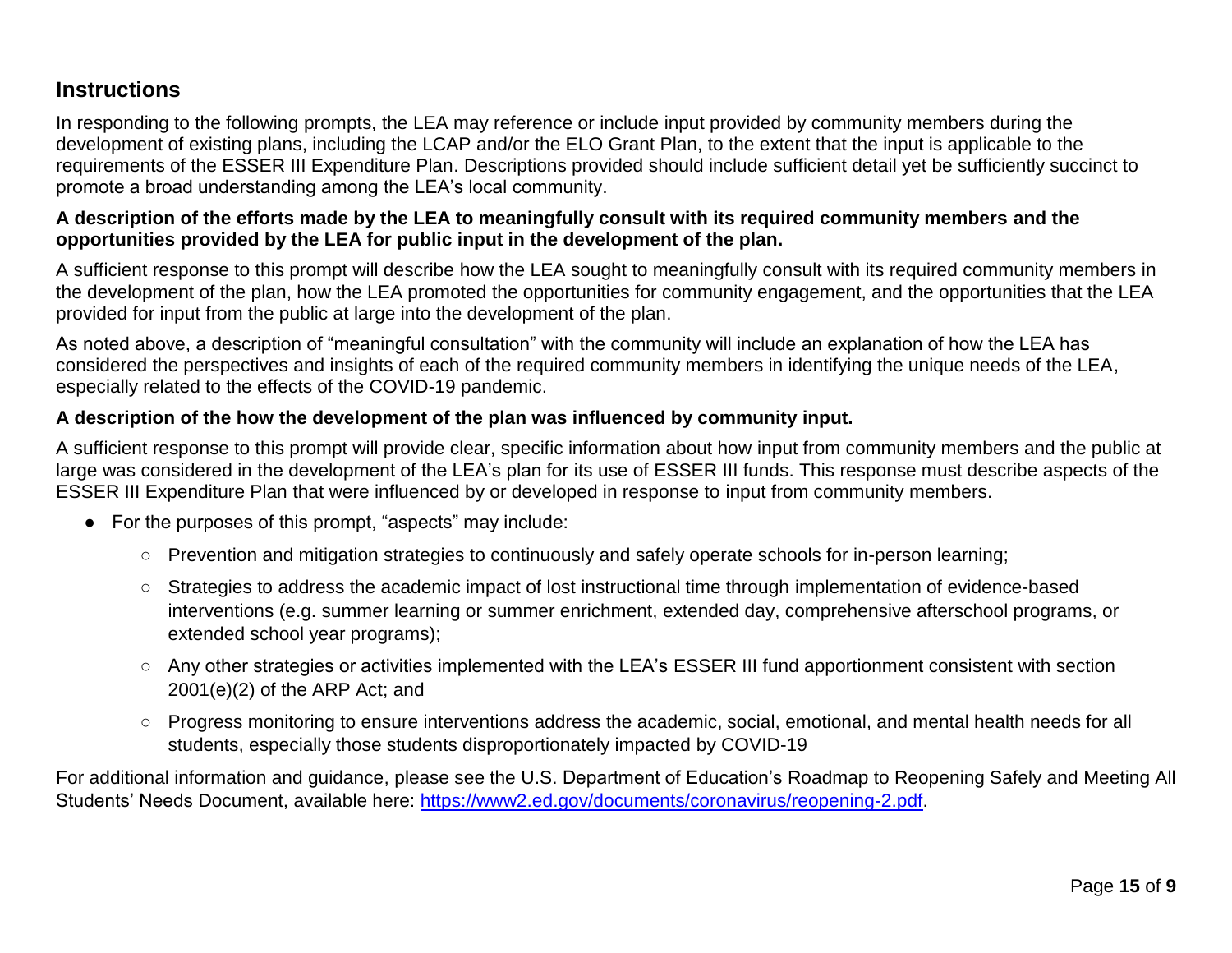## **Planned Actions and Expenditures**

### **Purpose and Requirements**

As noted in the Introduction, an LEA receiving ESSER III funds is required to develop a plan to use its ESSER III funds to, at a minimum, address students' academic, social, emotional, and mental health needs, as well as the opportunity gaps that existed before, and were exacerbated by, the COVID-19 pandemic.

### **Instructions**

An LEA has the flexibility to include actions described in existing plans, including the LCAP and/or ELO Grant Plan, to the extent that the action(s) address the requirements of the ESSER III Expenditure Plan. When including action(s) from other plans, the LEA must describe how the action(s) included in the ESSER III Expenditure Plan supplement the work described in the plan being referenced. The LEA must specify the amount of ESSER III funds that it intends to use to implement the action(s); these ESSER III funds must be in addition to any funding for those action(s) already included in the plan(s) referenced by the LEA. Descriptions of actions provided should include sufficient detail yet be sufficiently succinct to promote a broad understanding among the LEA's local community.

### **Strategies for Continuous and Safe In-Person Learning**

Provide the total amount of funds being used to implement actions related to Continuous and Safe In-Person Learning, then complete the table as follows:

- If the action(s) are included in another plan, identify the plan and provide the applicable goal and/or action number from the plan. If the action(s) are not included in another plan, write "N/A".
- Provide a short title for the  $action(s)$ .
- Provide a description of the action(s) the LEA will implement using ESSER III funds for prevention and mitigation strategies that are, to the greatest extent practicable, in line with the most recent CDC guidance, in order to continuously and safely operate schools for in-person learning.
- Specify the amount of ESSER III funds the LEA plans to expend to implement the action(s); these ESSER III funds must be in addition to any funding for those action(s) already included in the plan(s) referenced by the LEA.

### **Addressing the Impact of Lost Instructional Time**

As a reminder, the LEA must use not less than 20 percent of its ESSER III funds to address the academic impact of lost instructional time. Provide the total amount of funds being used to implement actions related to addressing the impact of lost instructional time, then complete the table as follows:

 If the action(s) are included in another plan, identify the plan and provide the applicable goal and/or action number from the plan. If the action(s) are not included in another plan, write "N/A".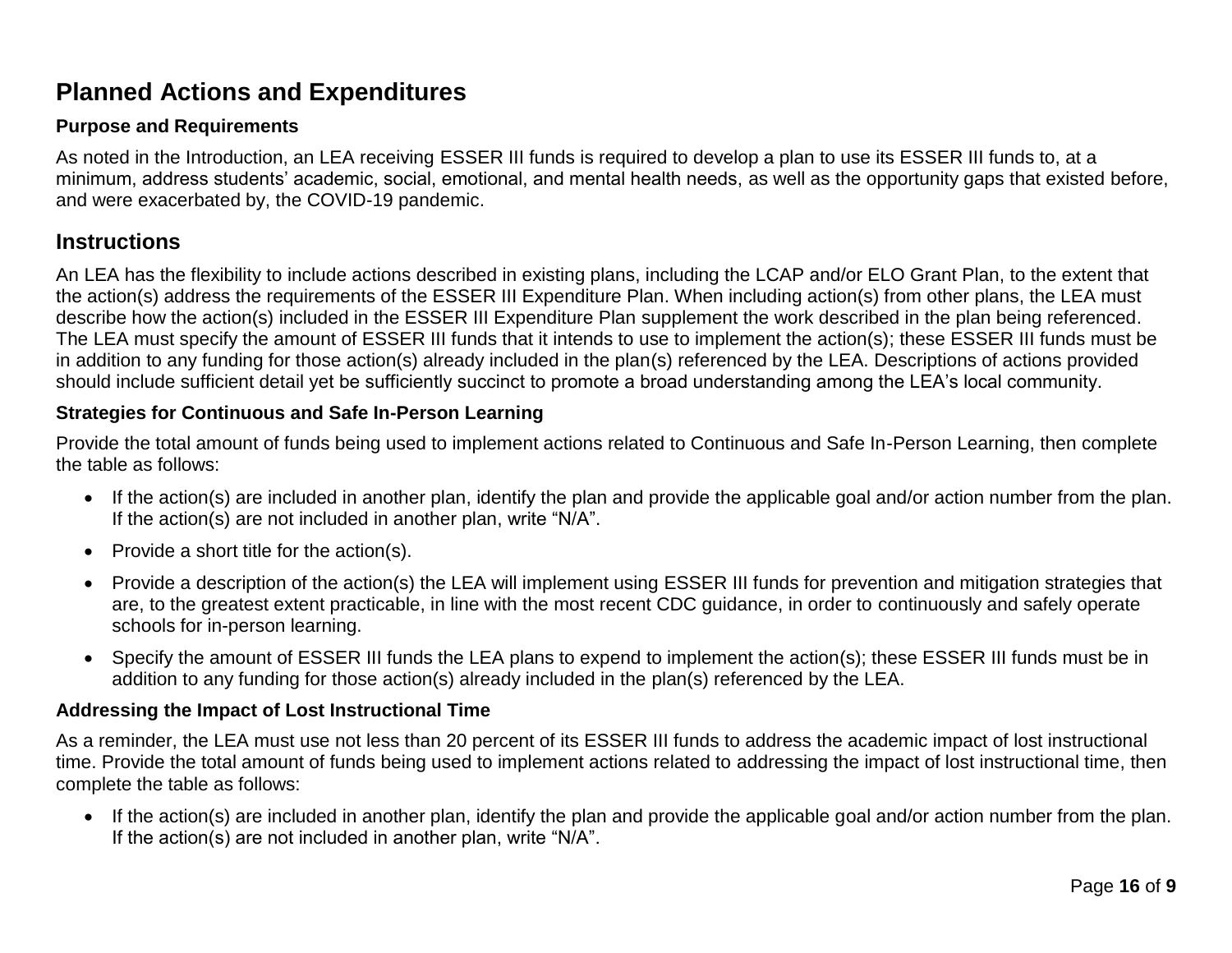- $\bullet$  Provide a short title for the action(s).
- Provide a description of the action(s) the LEA will implement using ESSER III funds to address the academic impact of lost instructional time through the implementation of evidence-based interventions, such as summer learning or summer enrichment, extended day, comprehensive afterschool programs, or extended school year programs.
- Specify the amount of ESSER III funds the LEA plans to expend to implement the action(s); these ESSER III funds must be in addition to any funding for those action(s) already included in the plan(s) referenced by the LEA.

### **Use of Any Remaining Funds**

After completing the Strategies for Continuous and Safe In-Person Learning and the Addressing the Impact of Lost Instructional Time portions of the plan, the LEA may use any remaining ESSER III funds to implement additional actions to address students' academic, social, emotional, and mental health needs, as well as to address opportunity gaps, consistent with the allowable uses identified above in the Fiscal Requirements section of the Instructions. LEAs choosing to use ESSER III funds in this manner must provide the total amount of funds being used to implement actions with any remaining ESSER III funds, then complete the table as follows:

- If the action(s) are included in another plan, identify the plan and provide the applicable goal and/or action number from the plan. If the action(s) are not included in another plan, write "N/A".
- $\bullet$  Provide a short title for the action(s).
- Provide a description of any additional action(s) the LEA will implement to address students' academic, social, emotional, and mental health needs, as well as to address opportunity gaps, consistent with the allowable uses identified above in the Fiscal Requirements section of the Instructions. If an LEA has allocated its entire apportionment of ESSER III funds to strategies for continuous and safe in-person learning and/or to addressing the impact of lost instructional time, the LEA may indicate that it is not implementing additional actions.
- Specify the amount of ESSER III funds the LEA plans to expend to implement the action(s); these ESSER III funds must be in addition to any funding for those action(s) already included in the plan(s) referenced by the LEA. If the LEA it is not implementing additional actions the LEA must indicate "\$0".

## **Ensuring Interventions are Addressing Student Needs**

The LEA is required to ensure its interventions will respond to the academic, social, emotional, and mental health needs of all students, and particularly those students most impacted by the COVID–19 pandemic, including students from low-income families, students of color, English learners, children with disabilities, students experiencing homelessness, children in foster care, and migratory students.

The LEA may group actions together based on how the LEA plans to monitor the actions' progress. For example, if an LEA plans to monitor the progress of two actions in the same way and with the same frequency, the LEA may list both actions within the same row of the table. Each action included in the ESSER III Expenditure Plan must be addressed within the table, either individually or as part of a group of actions.